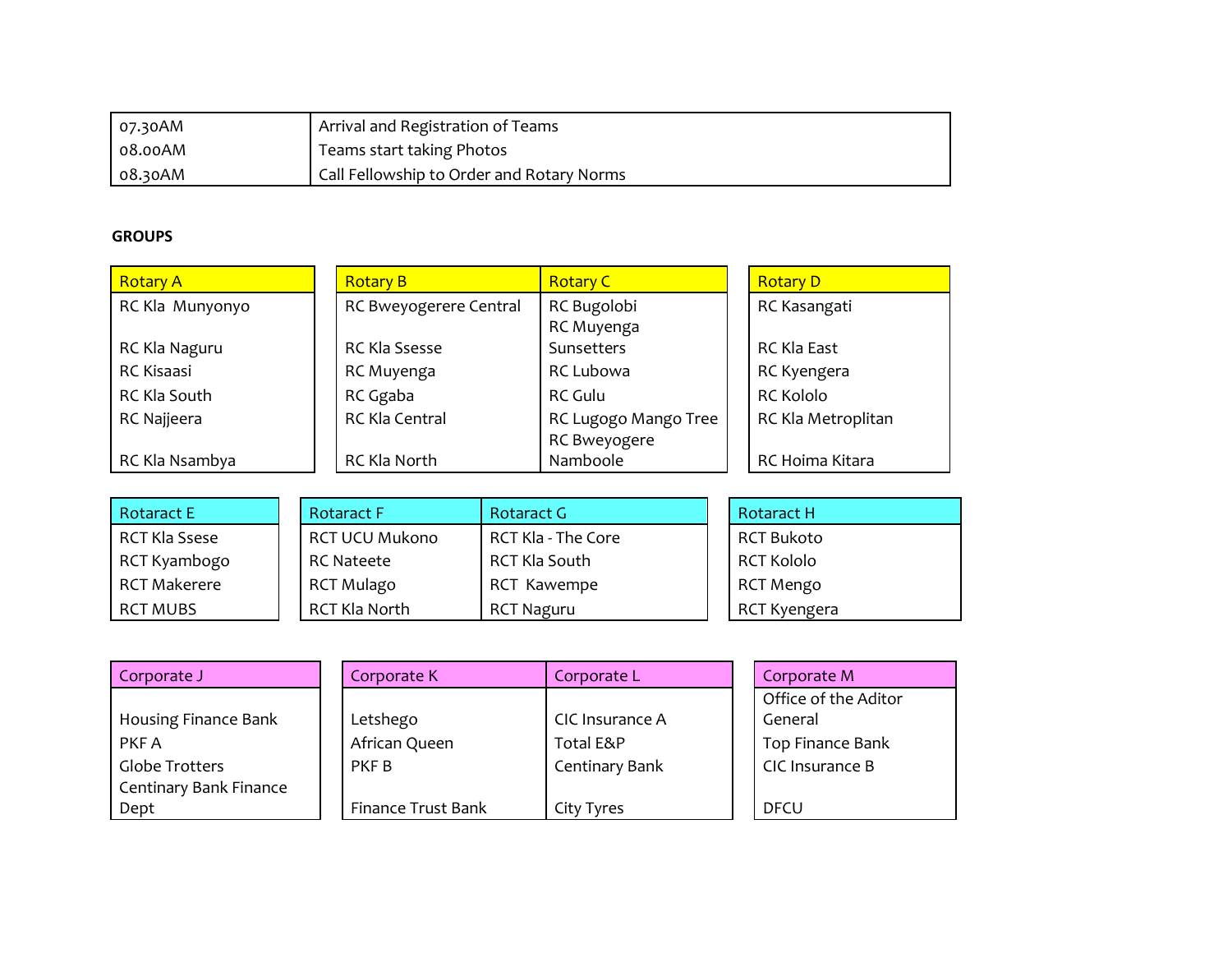## **DRAWS:**

|         | Pitch <sub>1</sub>          |           | Pitch <sub>1</sub>          | Pitch <sub>2</sub>     |           | Pitch <sub>2</sub>        |
|---------|-----------------------------|-----------|-----------------------------|------------------------|-----------|---------------------------|
| 09.00AM |                             |           |                             |                        |           | RC Kla Ssesse             |
|         | RC Kla Munyonyo             | <b>VS</b> | RC Kla Naguru               | RC Bweyogerere Central | <b>VS</b> |                           |
| 09.15AM | RC Kisaasi                  | <b>VS</b> | RC Kla South                | RC Muyenga             | <b>VS</b> | RC Ggaba                  |
| 09.30AM | RC Najjeera                 | <b>VS</b> | RC Kla Nsambya              | RC Kla Central         | <b>VS</b> | RC Kla North              |
|         |                             |           |                             |                        |           |                           |
| 09.45AM | <b>RCT Kla Ssese</b>        | <b>VS</b> | RCT Kyambogo                | <b>RCT UCU Mukono</b>  | <b>VS</b> | <b>RC Nateete</b>         |
| 10.00AM | <b>RCT Makerere</b>         | <b>VS</b> | <b>RCT MUBS</b>             | <b>RCT Mulago</b>      | <b>VS</b> | <b>RCT Kla North</b>      |
|         |                             |           |                             |                        |           |                           |
| 10.15AM | <b>Housing Finance Bank</b> | <b>VS</b> | PKF A                       | Letshego               | <b>VS</b> | African Queen             |
| 10.30AM | <b>Globe Trotters</b>       | <b>VS</b> | Centinary Bank Finance Dept | PKF <sub>B</sub>       | <b>VS</b> | Finance Trust Bank        |
|         |                             |           |                             |                        |           |                           |
| 10.45AM | RC Kla Munyonyo             | <b>VS</b> | <b>RC</b> Kisaasi           | RC Bweyogerere Central | <b>VS</b> | RC Muyenga                |
| 11.00AM | RC Kla Naguru               | <b>VS</b> | RC Najjeera                 | <b>RC Kla Ssesse</b>   | <b>VS</b> | RC Kla Central            |
| 11.15AM | RC Kla South                | <b>VS</b> | RC Kla Nsambya              | RC Ggaba               | <b>VS</b> | RC Kla North              |
|         |                             |           |                             |                        |           |                           |
| 11.30AM | <b>RCT Kla Ssese</b>        | <b>VS</b> | <b>RCT MUBS</b>             | <b>RCT UCU Mukono</b>  | <b>VS</b> | <b>RCT Kla North</b>      |
| 11.45AM | RCT Kyambogo                | <b>VS</b> | <b>RCT Makerere</b>         | <b>RC Nateete</b>      | <b>VS</b> | <b>RCT Mulago</b>         |
|         |                             |           |                             |                        |           |                           |
| 12.00PM | Housing Finance Bank        | <b>VS</b> | Centinary Bank Finance Dept | Letshego               | <b>VS</b> | <b>Finance Trust Bank</b> |
| 12.15PM | PKF A                       | <b>VS</b> | <b>Globe Trotters</b>       | African Queen          | <b>VS</b> | PKF <sub>B</sub>          |
|         |                             |           |                             |                        |           |                           |
| 12.30PM | RC Kla Munyonyo             | <b>VS</b> | RC Kla South                | RC Bweyogerere Central | <b>VS</b> | RC Ggaba                  |
| 12.45PM | RC Kla Naguru               | <b>VS</b> | RC Kla Nsambya              | <b>RC Kla Ssesse</b>   | <b>VS</b> | RC Kla North              |
| 01.00PM | RC Kisaasi                  | <b>VS</b> | RC Najjeera                 | RC Muyenga             | <b>VS</b> | RC Kla Central            |
|         |                             |           |                             |                        |           |                           |
| 01.45PM | <b>RCT Kla Ssese</b>        | <b>VS</b> | <b>RCT Makerere</b>         | RCT UCU Mukono         | <b>VS</b> | <b>RCT Mulago</b>         |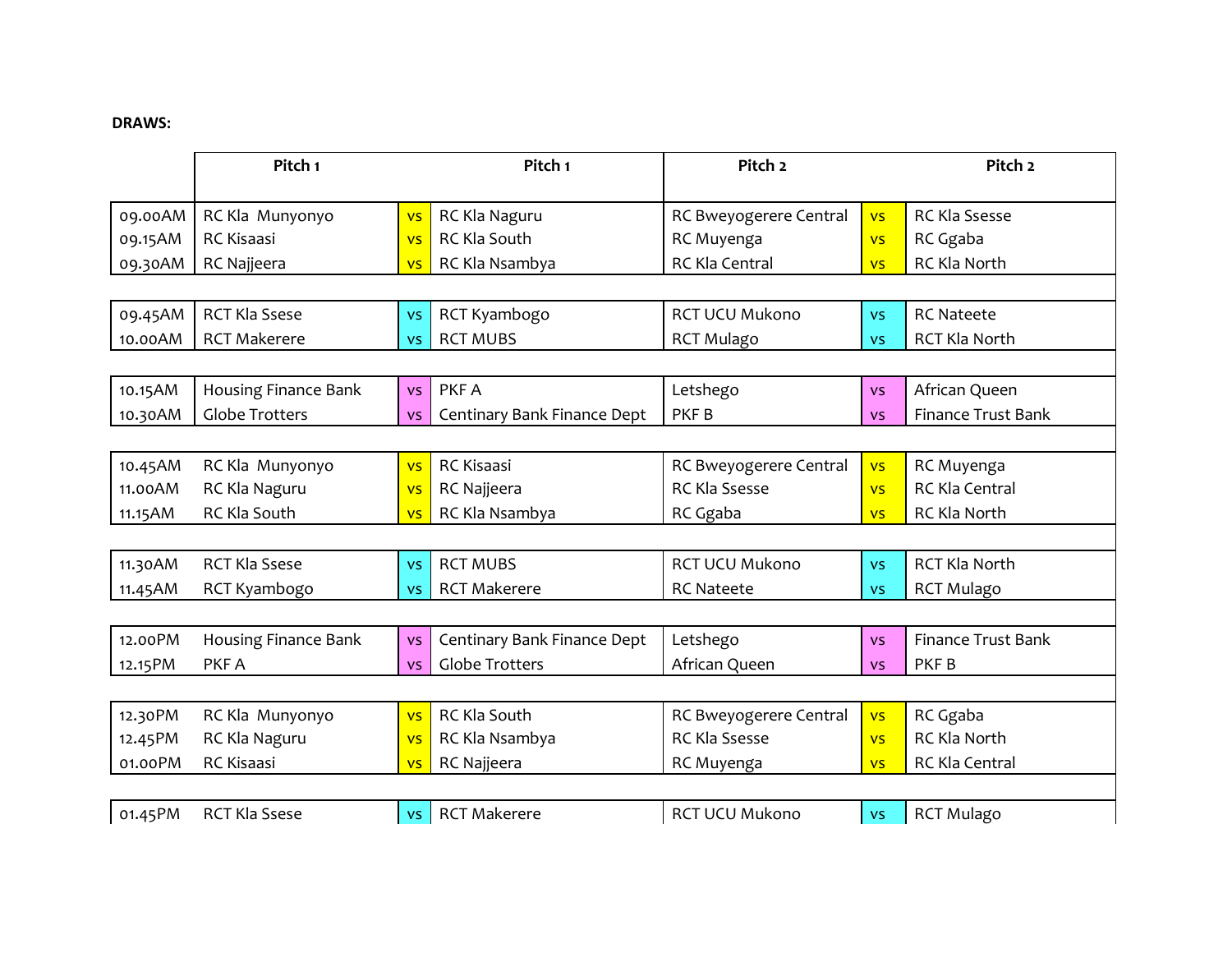| 02.00PM | RCT Kyambogo         | VS.            | <b>RCT MUBS</b>             | <b>RC Nateete</b>      | <b>VS</b> | RCT Kla North      |
|---------|----------------------|----------------|-----------------------------|------------------------|-----------|--------------------|
|         |                      |                |                             |                        |           |                    |
| 02.15PM | Housing Finance Bank | <b>VS</b>      | Globe Trotters              | Letshego               | <b>VS</b> | PKF B              |
| 02.30PM | PKF A                | <b>VS</b>      | Centinary Bank Finance Dept | African Queen          | <b>VS</b> | Finance Trust Bank |
|         |                      |                |                             |                        |           |                    |
| 02.45PM | RC Kla Munyonyo      | VS.            | RC Kla Nsambya              | RC Bweyogerere Central | <b>VS</b> | RC Kla North       |
| 03.00PM | RC Kla Naguru        | <b>VS</b>      | RC Kisaasi                  | RC Kla Ssesse          | <b>VS</b> | RC Muyenga         |
| 03.15PM | RC Kla South         | V <sub>S</sub> | RC Najjeera                 | RC Ggaba               | <b>VS</b> | RC Kla Central     |

|         | Pitch 3              |  | Pitch 3                         |                    | Pitch 4         |                 | Pitch 4 |  |
|---------|----------------------|--|---------------------------------|--------------------|-----------------|-----------------|---------|--|
| 09:00A  |                      |  |                                 |                    |                 |                 |         |  |
| M       | RC Bugolobi          |  | vs   RC Muyenga Sunsetters      | RC Kasangati       |                 | vs RC Kla East  |         |  |
| 09:15AM | RC Lubowa            |  | vs RC Gulu                      | RC Kyengera        |                 | vs RC Kololo    |         |  |
| 09:30AM | RC Lugogo Mango Tree |  | <b>vs</b> RC Bweyogere Namboole | RC Kla Metroplitan | VS <sub>1</sub> | RC Hoima Kitara |         |  |

| 09:45AM | The<br>RCT Kla -<br>Core | $\Lambda$      | RCT Kla<br>South  | <b>RCT B</b><br>Bukoto | $\Delta$       | <b>RCT Kololo</b> |
|---------|--------------------------|----------------|-------------------|------------------------|----------------|-------------------|
| 10:00AM | DCT<br>Kawempe<br>nJ.    | $\overline{1}$ | <b>RCT Naguru</b> | <b>RCT Mengo</b>       | V <sub>c</sub> | RCT Kyengera      |

| 10:15AM | CIC I<br>. Insurance A | <b>VS</b>      | Total E&P              | Office of the Auditor General | VS I | <b>Top Finance Bank</b> |
|---------|------------------------|----------------|------------------------|-------------------------------|------|-------------------------|
| 10:30AM | Centinary Bank         | V <sup>5</sup> | <u>I</u> vres<br>utv i | ี CIC<br>Insurance B          | VS   | DFCL                    |

| 10:45AM | RC Bugolobi           | vs RC Lubowa                    | RC Kasangati       | vs RC Kyengera               |
|---------|-----------------------|---------------------------------|--------------------|------------------------------|
| 11:00AM | RC Muyenga Sunsetters | <b>vs</b> RC Lugogo Mango Tree  | <b>RC Kla East</b> | <b>vs</b> RC Kla Metroplitan |
| 11:15AM | <b>RC Gulu</b>        | <b>vs</b> RC Bweyogere Namboole | <b>RC Kololo</b>   | vs RC Hoima Kitara           |

|  | $\mid$ 11:30AM $\mid$ RCT Kla - The Core |  | vs   RCT Naguru | <b>RCT Bukoto</b> |  | vs RCT Kyengera |
|--|------------------------------------------|--|-----------------|-------------------|--|-----------------|
|--|------------------------------------------|--|-----------------|-------------------|--|-----------------|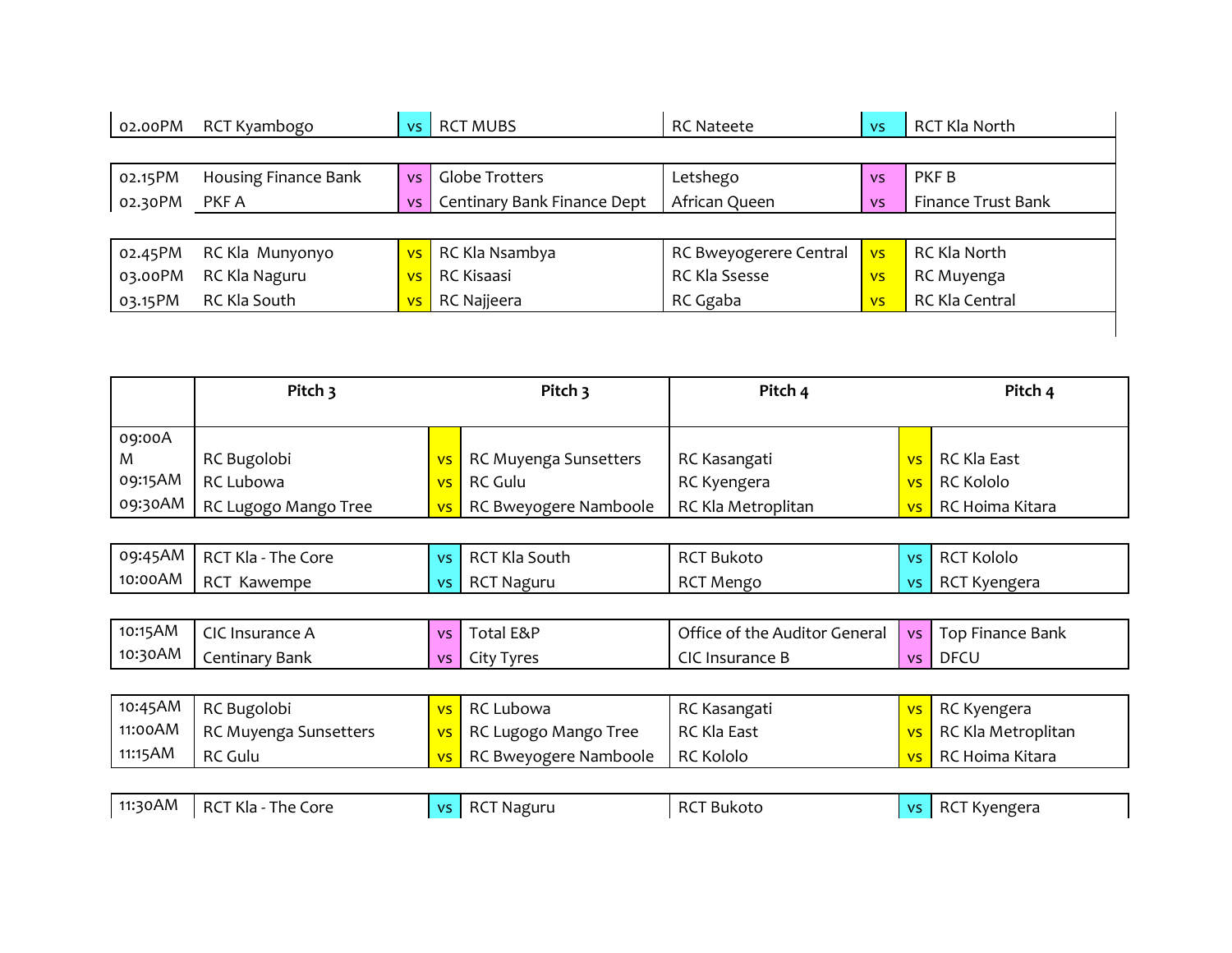| 11:45AM                  | <b>RCT Kla South</b>  | <b>VS</b> | <b>RCT Naguru</b>     | <b>RCT Kololo</b>             | VS.       | RCT Kyengera       |
|--------------------------|-----------------------|-----------|-----------------------|-------------------------------|-----------|--------------------|
|                          |                       |           |                       |                               |           |                    |
| 12:00PM                  | CIC Insurance A       | <b>VS</b> | City Tyres            | Office of the Auditor General | <b>VS</b> | <b>DFCU</b>        |
| 12:15PM                  | Total E&P             | <b>VS</b> | Centinary Bank        | Top Finance Bank              | <b>VS</b> | CIC Insurance B    |
|                          |                       |           |                       |                               |           |                    |
| 12:30 PM                 | RC Bugolobi           | <b>VS</b> | <b>RC Gulu</b>        | RC Kasangati                  | <b>VS</b> | <b>RC Kololo</b>   |
| 12:45PM                  | RC Muyenga Sunsetters | <b>VS</b> | RC Bweyogere Namboole | <b>RC Kla East</b>            | <b>VS</b> | RC Hoima Kitara    |
| 01:00PM                  | RC Lubowa             | <b>VS</b> | RC Lugogo Mango Tree  | RC Kyengera                   | <b>VS</b> | RC Kla Metroplitan |
|                          |                       |           |                       |                               |           |                    |
| 01.45PM                  | RCT Kla - The Core    | <b>VS</b> | RCT Kawempe           | <b>RCT Bukoto</b>             | <b>VS</b> | <b>RCT Mengo</b>   |
| 02.00PM                  | RCT Kla South         | <b>VS</b> | <b>RCT Naguru</b>     | <b>RCT Kololo</b>             | <b>VS</b> | RCT Kyengera       |
|                          |                       |           |                       |                               |           |                    |
| 02.15PM                  | CIC Insurance A       | <b>VS</b> | Centinary Bank        | Office of the Auditor General | <b>VS</b> | CIC Insurance B    |
| 02.30PM                  | Total E&P             | <b>VS</b> | City Tyres            | Top Finance Bank              | <b>VS</b> | <b>DFCU</b>        |
|                          |                       |           |                       |                               |           |                    |
| 02.40PM                  | RC Bugolobi           | <b>VS</b> | RC Bweyogere Namboole | RC Kasangati                  | <b>VS</b> | RC Hoima Kitara    |
| 03.00PM                  | RC Muyenga Sunsetters | <b>VS</b> | RC Lubowa             | RC Kla East                   | <b>VS</b> | RC Kyengera        |
| 03.15PM                  | <b>RC Gulu</b>        | <b>VS</b> | RC Lugogo Mango Tree  | <b>RC Kololo</b>              | <b>VS</b> | RC Kla Metroplitan |
| <b>Rotaract Quarters</b> |                       |           |                       |                               |           |                    |
| 03.30PM                  | Pitch 1               |           | Pitch <sub>2</sub>    | Pitch 3                       |           | Pitch 4            |
| 03.30PM                  | Pitch 1               | <b>VS</b> | Pitch <sub>2</sub>    | Pitch 3                       | <b>VS</b> | Pitch 4            |
| <b>Rotary Quarters</b>   |                       |           |                       |                               |           |                    |
|                          | Pitch 3               |           | Pitch 3               | Pitch4                        |           | Pitch 4            |
| 03.45PM                  | RC Bugolobi           | <b>VS</b> | RC Lugogo Mango Tree  | RC Kasangati                  | <b>VS</b> | RC Kla Metroplitan |
| 04.00PM                  | RC Muyenga Sunsetters | <b>VS</b> | <b>RC Gulu</b>        | RC Kla East                   | <b>VS</b> | <b>RC Kololo</b>   |
| 04.15PM                  | <b>RC Lubowa</b>      | <b>VS</b> | RC Bweyogere Namboole | RC Kyengera                   | <b>VS</b> | RC Hoima Kitara    |

RC Lubowa 2014 **Properts Access Report Access** RC Ryengera vs RC Hoima Kitara